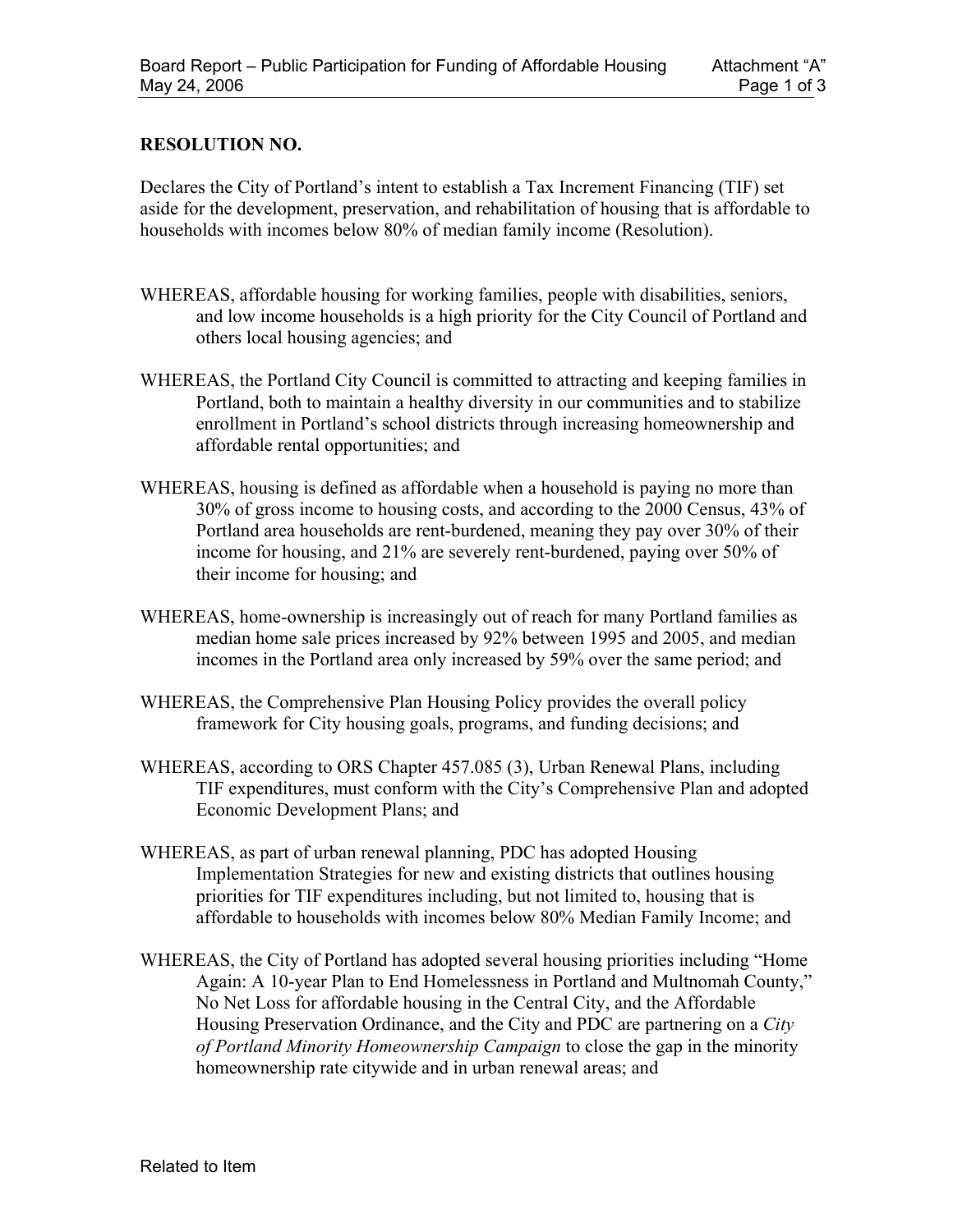- WHEREAS, in 2003 the Bureau of Housing and Community Development found that Multnomah County needs 7,890 more units of permanent affordable supportive housing for people with chronic mental illness, substance abuse, and developmental, serious physical/functional, or multiple disabilities; and
- WHEREAS, due to market pressures, the wage needed to afford a 2-bedroom apartment at Fair Market Rent in Multnomah County is \$13.90/hr, leaving affordable housing well out of reach for most low-wage workers, retired workers, people with disabilities and the elderly receiving Social Security; and
- WHEREAS, federal support for affordable housing has declined in recent years, reducing Portland's local share of federal resources such as Community Development Block Grant and putting more demands on limited local resources for affordable housing; and
- WHEREAS, the State of California and municipalities therein have demonstrated that having a set aside of TIF revenues for affordable housing is effective redevelopment policy that both improves urban neighborhoods and provides housing options for low wage workers, seniors and people with disabilities; and
- WHEREAS, the Affordable Housing NOW! coalition consisting of over 40 organizations including civic organizations, nonprofit housing developers and member-driven community groups has recommended a 30% set aside of TIF for affordable housing based on research on the practices of municipalities in the State of California; and
- NOW, THEREFORE, BE IT RESOLVED: the City Council requests the Portland Development Commission, in conjunction with the City Auditor and BHCD, to provide a formal report to Council by July 31, 2006 detailing spending of TIF for housing at all income ranges (rental and ownership) over the past 10 years against all TIF revenue (by district and overall), as well as the budgeted and projected TIF spending for housing in these income ranges over the next 5 years against projected revenues; and
- BE IT FURTHER RESOLVED, that PDC will prioritize revenues from all Urban Renewal Districts for affordable housing in accordance with adopted City housing priorities including "Home Again: A 10-Year Plan to End Homelessness in Portland and Multnomah County," No Net Loss for affordable housing in the Central City, the Affordable Housing Preservation Ordinance, and the minority homeownership campaign; and
- BE IT FURTHER RESOLVED, the City Council is committed to establishing a policy to dedicate a percentage of Tax Increment Financing (TIF) revenues from all Urban Renewal Districts citywide to an affordable housing set aside fund, or to create another mechanism to ensure predictable and adequate funding and prioritization